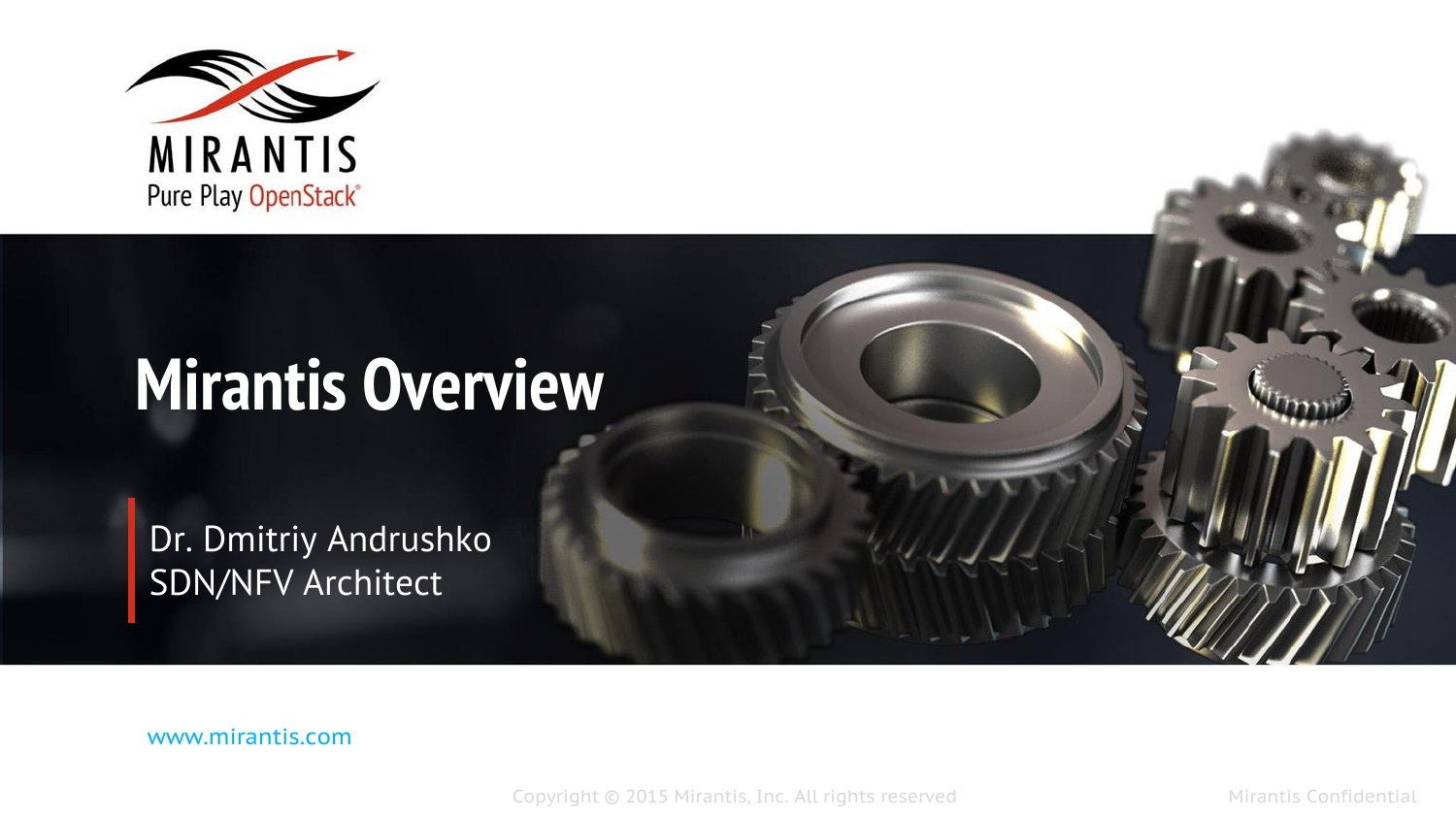#### **Our Target Segments**





#### **Web/ SaaS**

Empower developers, save costs over public cloud. Potentially multicloud.



# **Telcos/ Service Providers**

Roll out NFV and apps more rapidly; provide IaaS cost effectively.



#### **Tech-Savvy Enterprises**

Empower developers. Coexist with existing infrastructure.

#### Mirantis OpenStack provides a platform for building & running Agile IT, not Traditional IT (see Bimodal IT by Garter)

Copyright © 2015 Mirantis, Inc. All rights reserved Mirantis Confidential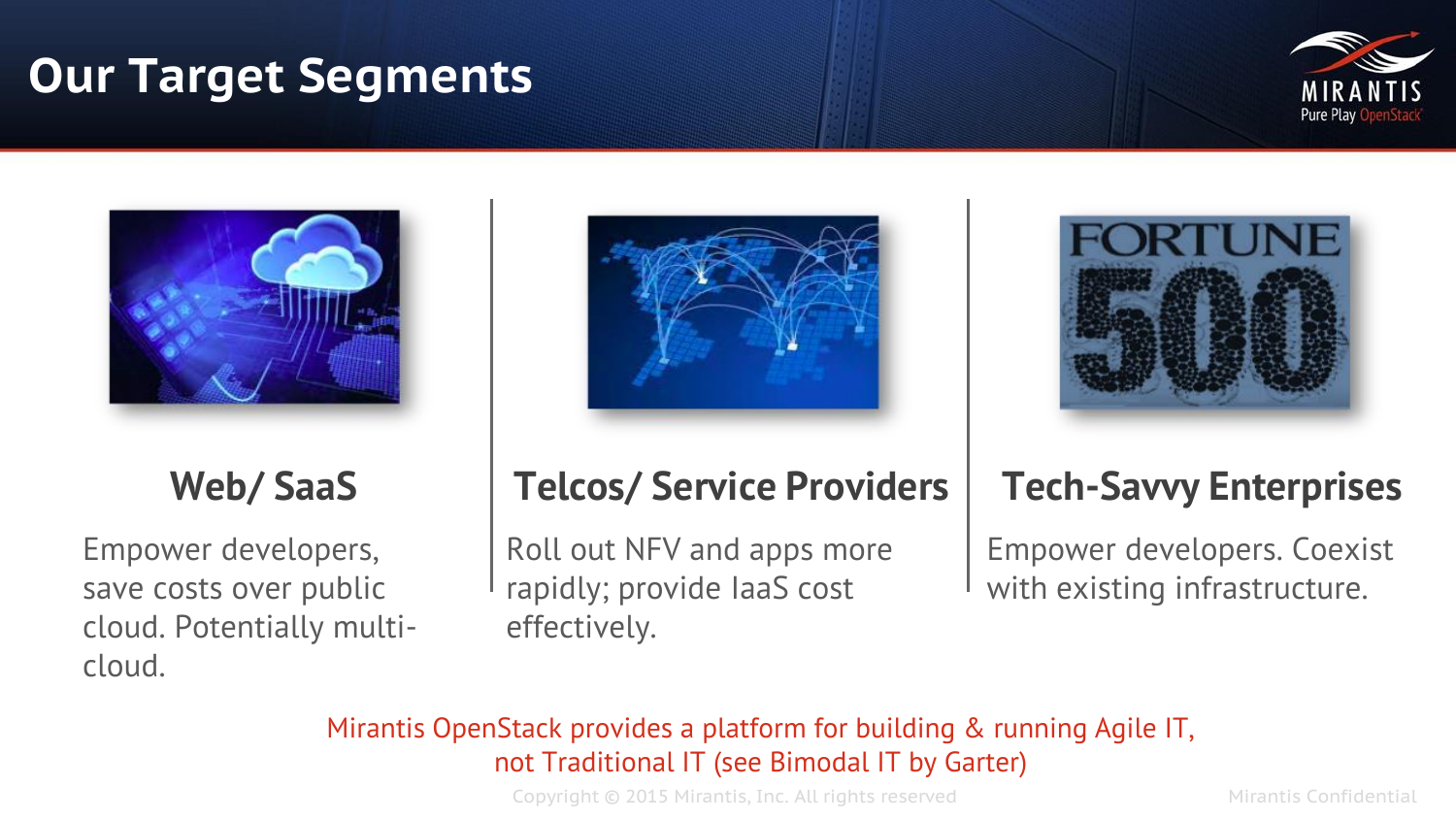### **Mirantis in 2015**



#### **Company Growth**

\$100M funding round led by Intel

YoY bookings growth 72%

800+ employees

- YTD new customers: 74
- Geos: USA, UK, Germany, Japan, China (new UCloud JV)
- EMC, Pivotal, NTAP etc. partnerships

#### **Customer Traction | Product Leadership**

Mirantis OpenStack 8.0 Fuel accepted into Big Tent #2 Liberty contributor #1 Mitaka contributor





Copyright © 2015 Mirantis, Inc. All rights reserved Microsoft Mirantis Confidential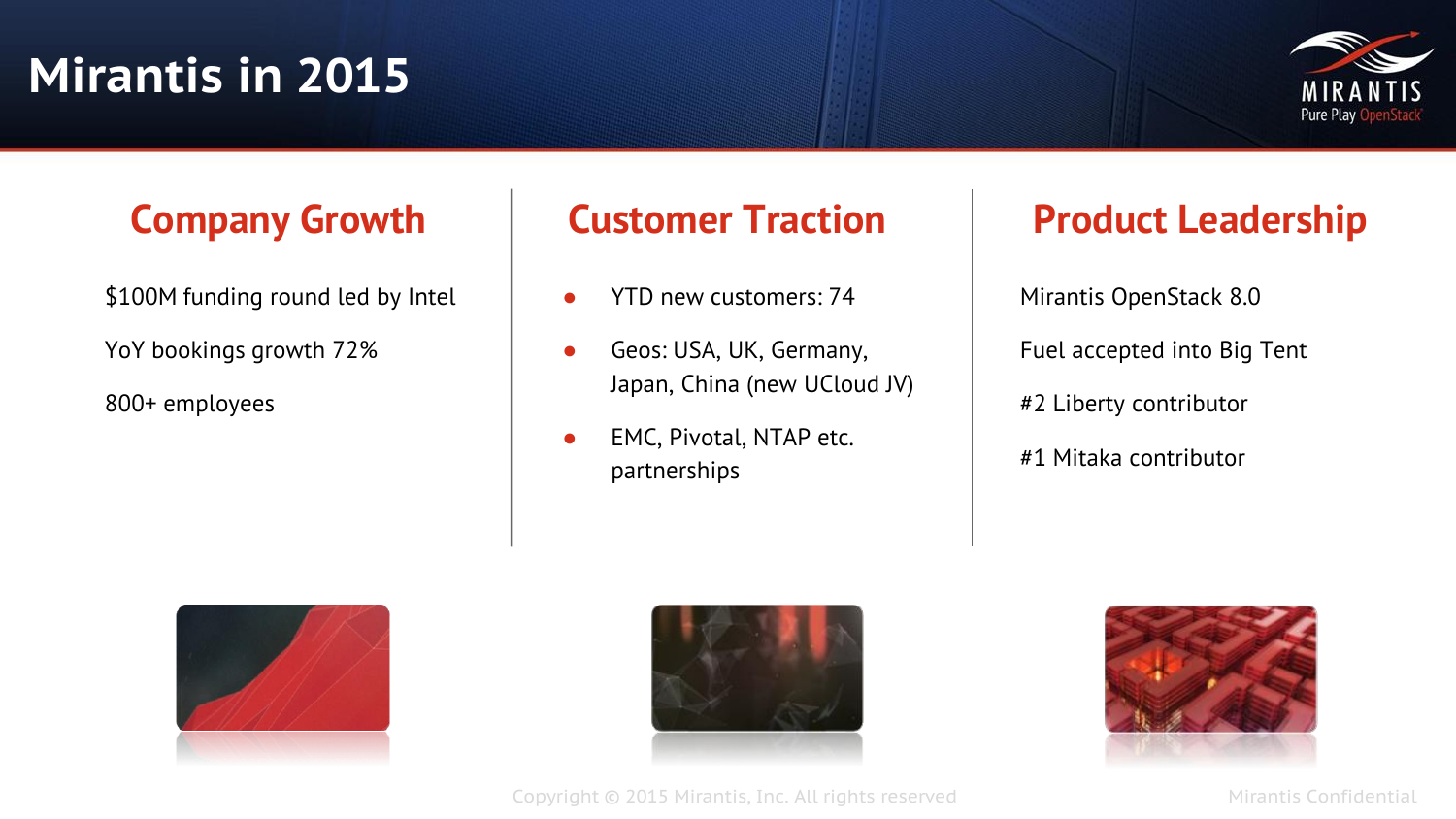### **We Lead the OpenStack Development**



#### **Openstack Mitaka release contribution by Company**



**Soure: http://stackalitics.com**

Source: Stackalytics

Mirantis Confidential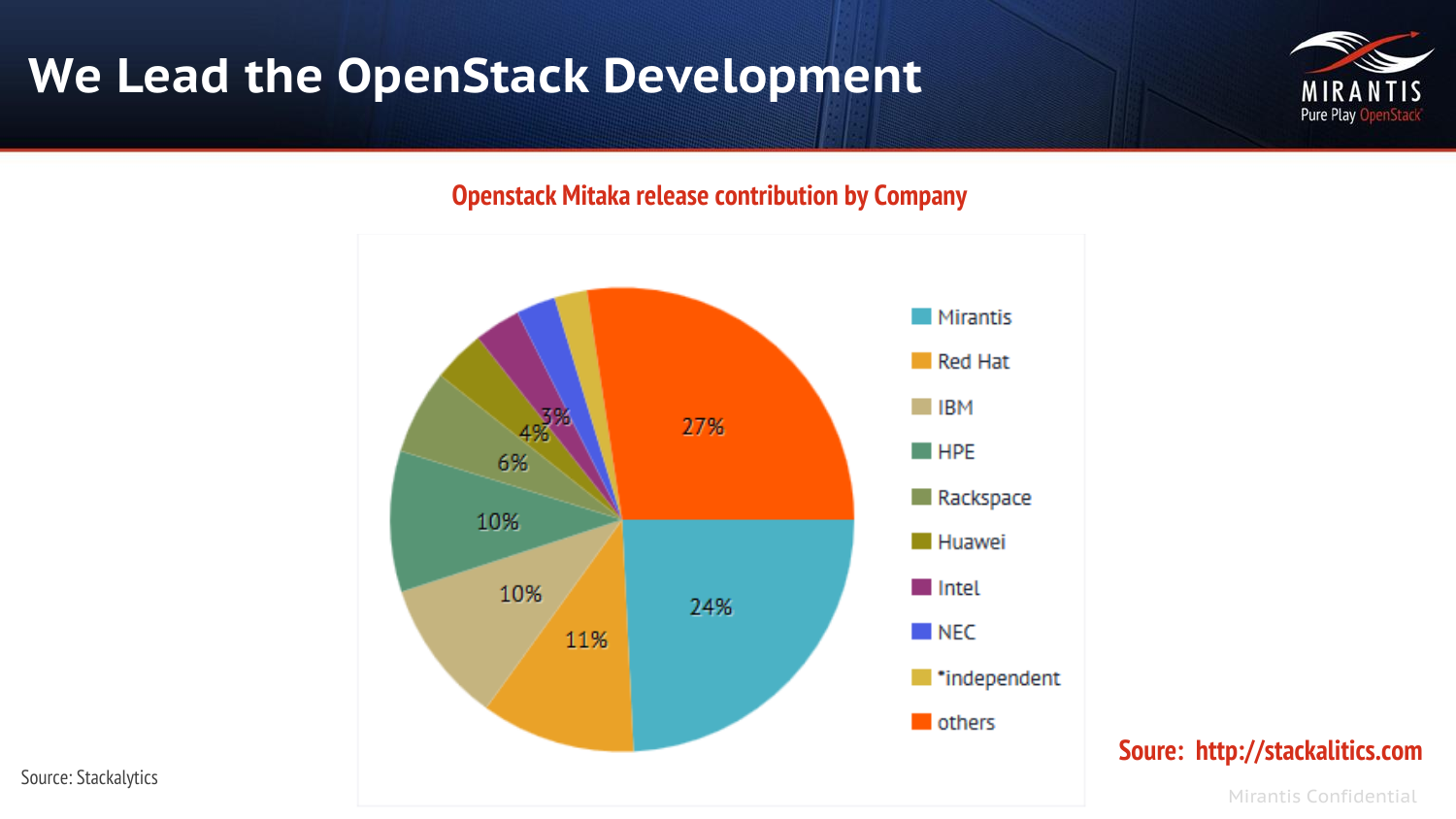#### **Mirantis NFV ecosystem solution**



![](_page_4_Figure_2.jpeg)

Copyright © 2015 Mirantis, Inc. All rights reserved Microsoft Mirantis Confidential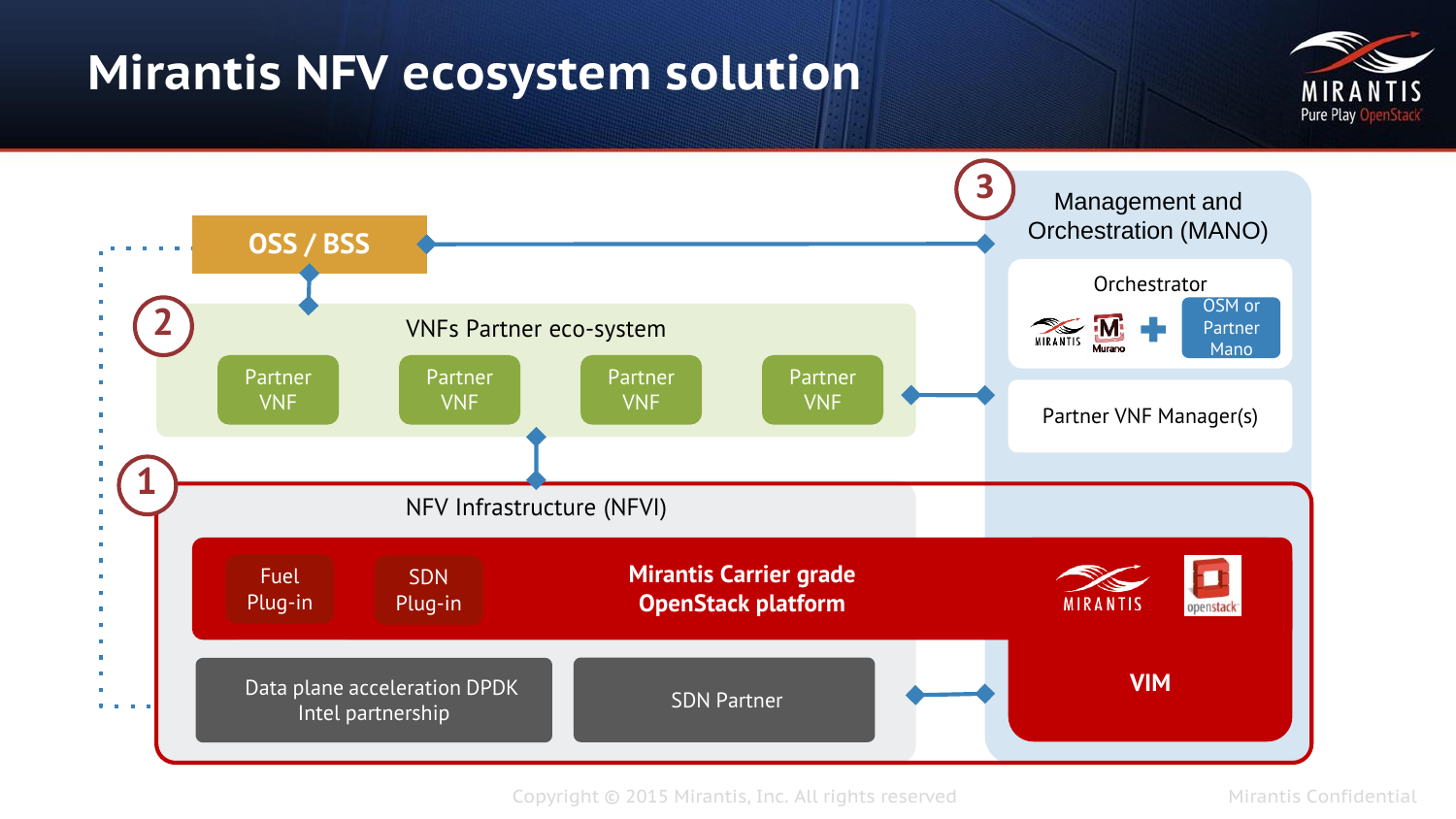![](_page_5_Picture_0.jpeg)

# **Off-topic: Reflections on a morning discussions**

software.mirantis.com

Copyright © 2015 Mirantis, Inc. All rights reserved Mirantis Confidential